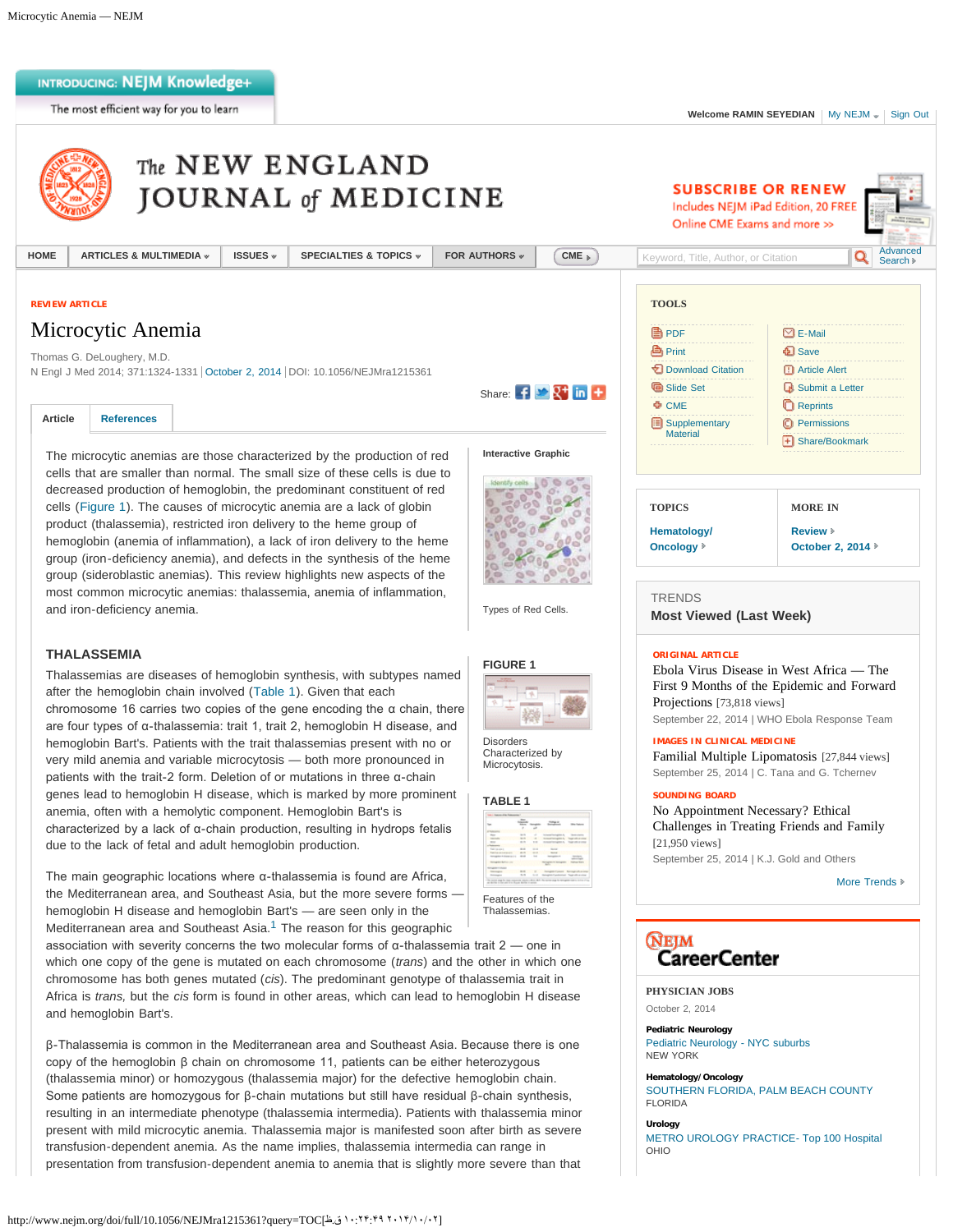in patients with thalassemia minor.

Also common in Southeast Asia is hemoglobin E disease, in which lysine is substituted for glutamine at position 26 of the β chain. This mutation also activates an alternative messenger RNA (mRNA) splice site, leading to a marked reduction in protein synthesis. People who are heterozygous for hemoglobin E have microcytosis with target cells, and those who are homozygous have only mild anemia. However, children with one copy each of the β-thalassemia gene and the hemoglobin E gene will have a severe phenotype, resulting in a transfusiondependent anemia.

### **ANEMIA OF INFLAMMATION**

Inflammatory states are often accompanied by microcytic anemia. The cause of this anemia is twofold.<sup>[2](#page-0-0)</sup> First, renal production of erythropoietin is suppressed by inflammatory cytokines, resulting in decreased red-cell production. Second, lack of iron availability for developing red cells can lead to microcytosis. The lack of iron is largely due to the protein hepcidin,<sup>[3](#page-0-0)</sup> an acute-phase reactant that leads to both reduced iron absorption and reduced release of iron from body stores. The protein ferroportin mediates cellular efflux of iron. Hepcidin binds to and down-regulates ferroportin, thereby blocking iron absorbed by enterocytes from entering the circulation and also preventing the release of iron from its body stores to developing red cells ([Figure 2\)](http://www.nejm.org/action/showImage?doi=10.1056%2FNEJMra1215361&iid=f02).

#### **IRON DEFICIENCY**

The most common anemia is iron-deficiency anemia. Besides playing a crucial role as an oxygen carrier in the heme group of hemoglobin, iron is found in many key proteins in the cells, such as cytochromes and myoglobin, so it is not unexpected that a lack of iron has effects other than anemia. Three studies have focused on nonanemic iron deficiency leading to fatigue. Two studies showed that oral iron supplementation reduces fatigue, with no significant change in hemoglobin levels, in women with a ferritin level of less than 50 ng per milliliter, $4,5$  and a third study showed a



Mechanism of Anemia of Inflammation.

lessening of fatigue with parenteral iron administration in women with a ferritin level of 15 ng per milliliter or less or an iron saturation of 20% or less.<sup>[6](#page-0-0)</sup>

Owing to obligate iron loss through menses, women are at greater risk for iron deficiency than men. Iron loss in all women averages 1 to 3 mg per day, and dietary intake is often inadequate to maintain a positive iron balance.<sup>[7,8](#page-0-0)</sup> A 1967 study showed that 25% of healthy, college-age women had no bone marrow iron stores and that another 33% had low stores.<sup>[9](#page-0-0)</sup> Pregnancy adds to demands for iron, with requirements increasing to 6 mg per day by the end of pregnancy.<sup>[10](#page-0-0)</sup>

Athletes are another group at risk for iron deficiency.<sup>[11](#page-0-0)</sup> Gastrointestinal tract blood is the source of iron loss, and exercise-induced hemolysis leads to urinary iron losses.<sup>[12](#page-0-0)</sup> Decreased absorption of iron has also been implicated as a cause of iron deficiency, because levels of hepcidin are often elevated in athletes owing to training-induced inflammation.<sup>[11](#page-0-0)</sup> Although it is clear that frank anemia can affect exercise performance, evidence is increasing that nonanemic iron deficiency may also be detrimental.<sup>[13](#page-0-0)</sup>

Obesity and its surgical treatment are also risk factors for iron deficiency. Obese patients are often iron-deficient, with increased hepcidin levels being implicated in decreased absorption.<sup>[14](#page-0-0)</sup> After bariatric surgery, the incidence of iron deficiency can be as high as 50%.<sup>[15](#page-0-0)</sup> Because the main site of iron absorption is the duodenum, surgeries that involve bypassing this part of the bowel are associated with an increased incidence of iron deficiency. However, iron deficiency is seen as a sequela of most types of bariatric surgery.<sup>[16](#page-0-0)</sup>

#### **DIAGNOSIS**

In a patient who presents with microcytosis, the extent to which the mean corpuscular volume is reduced can be a clue to etiologic factors, because a value of less than 70 fl is rare in patients with anemia of inflammation. There have been a variety of proposed prediction rules with the use of blood indexes to differentiate between thalassemia and iron deficiency, but these have limited predictive power; therefore, specific testing is required.

On the blood smear, microcytic cells can be recognized because they are smaller than a lymphocyte nucleus. Hypochromia — an increase in the size of the central pallor of red cells can also be observed. In iron-deficiency anemia and anemia of inflammation, microcytic cells predominate, but in β-thalassemia and hemoglobin E disease, target cells are also apparent ([Figure 3](http://www.nejm.org/action/showImage?doi=10.1056%2FNEJMra1215361&iid=f03) and [interactive graphic,](http://www.nejm.org/action/showMediaPlayer?doi=10.1056%2FNEJMra1215361&aid=NEJMra1215361_attach_1&area=) available with the full text of this article at

**Surgery, Orthopedic** [Arizona Orthopedic Surgery Opportunity](http://www.nejmcareercenter.org/job/45881/arizona-orthopedic-surgery-opportunity/?query=fjwf&rid=5263) ARIZONA

#### **Dermatology**

[INTERNAL MEDICINE OR FAMILY PRACTICE](http://www.nejmcareercenter.org/job/46433/internal-medicine-or-family-practice-certified-physician/?query=fjwf&rid=1002) [CERTIFIED PHYSICIAN](http://www.nejmcareercenter.org/job/46433/internal-medicine-or-family-practice-certified-physician/?query=fjwf&rid=1002) MARYLAND

**Family Medicine** [Family Practice - Northern California](http://www.nejmcareercenter.org/job/49368/family-practice-northern-california/?query=fjwf&rid=5263) **CALIFORNIA** 

[nejmcareercenter.org](http://www.nejmcareercenter.org/?query=fjw)



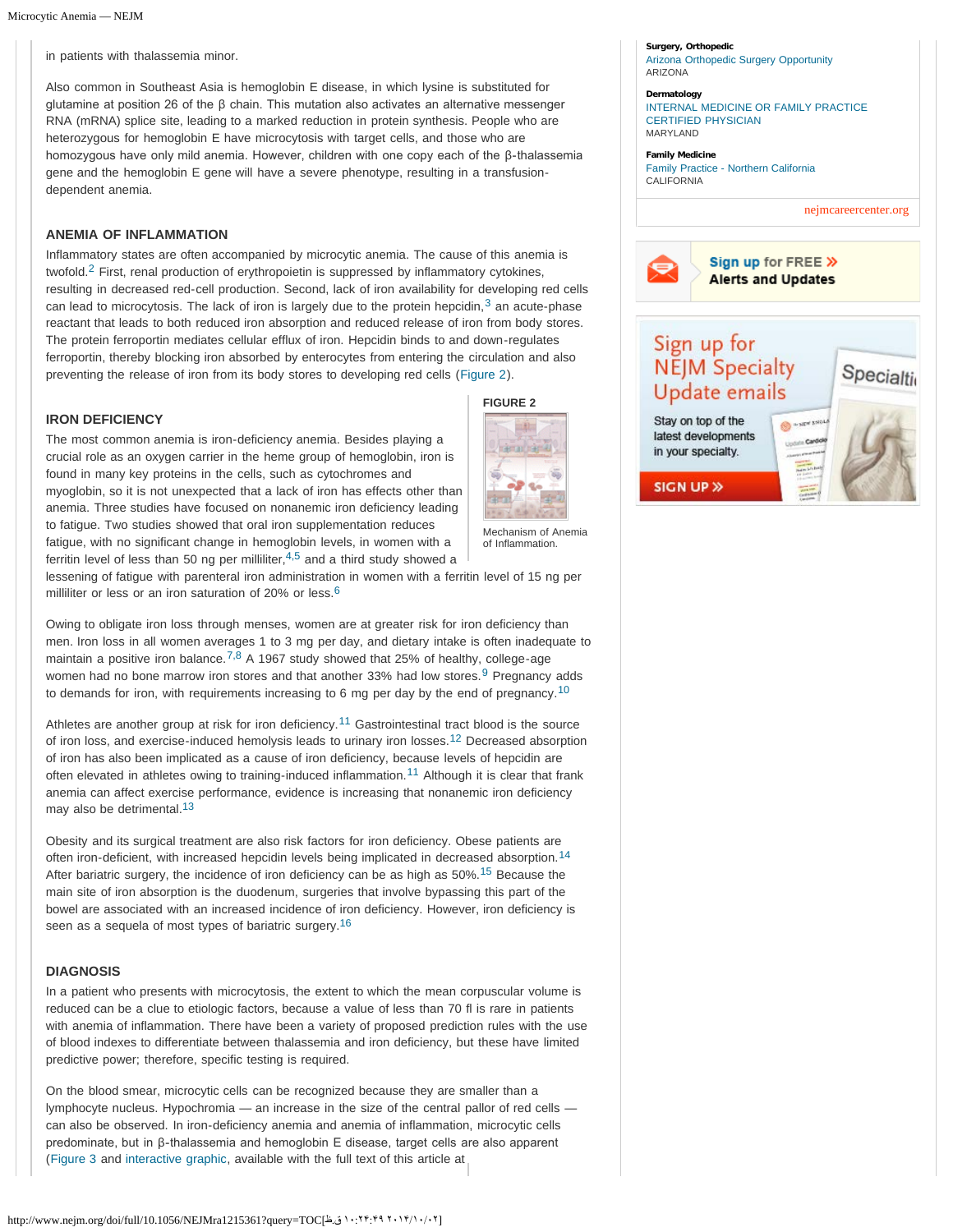#### NEJM.org).

Patients with β-thalassemia minor present with a hemoglobin level of 10 to 13 g per deciliter and a mean corpuscular volume of 65 to 75 fl. These patients have an increased production of hemoglobin that contains the  $\delta$ chain (hemoglobin  $A_2$ ), so electrophoresis typically shows an increased hemoglobin  $A_2$  fraction. The previous concern that concurrent iron deficiency may blunt the rise in hemoglobin  $A_2$  appears not to be relevant for most patients. <sup>[17](#page-0-0)</sup>



Blood-Smear Features of Microcytic Anemias.

α-Thalassemia trait is electrophoretically silent. The diagnosis can be made by exclusion in a patient who presents with microcytosis but only mild or no anemia and who is iron-replete. A precise diagnosis requires DNA analysis. The presence of hemoglobin H (a tetramer of β chains) on electrophoresis, along with severe microcytosis, is diagnostic of hemoglobin H disease. Hemolysis may also be evident and splenomegaly is observed on physical examination in patients with hemoglobin H disease.

Currently, the diagnosis of anemia of inflammation is one of exclusion. Three findings are supportive of the diagnosis: an erythropoietin value that is not appropriately increased in patients with anemia and preserved renal function, the presence of adequate iron stores, and no other cause for the anemia. Iron studies in these patients show low iron saturation and a low-to-normal total iron-binding capacity. In the future, more widespread availability of hepcidin assays will be of value, with an increased hepcidin level supportive of the diagnosis of anemia of inflammation.

For the diagnosis of iron deficiency, many tests have been proposed over the years, but the serum ferritin assay is currently the most efficient and cost-effective test, given the shortcomings of other tests.<sup>[14,18](#page-0-0)</sup> The mean corpuscular volume is low with severe iron deficiency, but coexisting conditions such as liver disease may blunt the decrease in red-cell size. Reticulocyte hemoglobin content is low with both iron-deficiency anemia and thalassemia, and it is also reduced with anemia of inflammation, reflecting restricted iron delivery to developing red cells. Serum iron levels are low in patients with anemia of inflammation and can be falsely elevated with oral iron intake. An increased total iron-binding capacity is specific for iron deficiency, but because total iron-binding capacity is lowered by inflammation, aging, and poor nutrition, its sensitivity is low. Iron saturation is low with both iron-deficiency anemia and anemia of inflammation. Serum levels of soluble transferrin receptor will be elevated in patients with iron deficiency, and this is not affected by inflammation. However, levels can be increased in patients with any condition associated with an increased red-cell mass, such as hemolytic anemias, and in patients with chronic lymphocytic leukemia. Bone marrow iron staining is the most accurate means of diagnosing iron-deficiency anemia, but this is an invasive and expensive procedure.

Although the transcription of ferritin mRNA is up-regulated by inflammation, the synthesis of ferritin is regulated by cellular iron content, with ferritin mRNA being translated to protein only when the cell is iron-replete.<sup>[8](#page-0-0)</sup> Thus, a patient with adequate iron may have a very high ferritin level with inflammation, whereas it is rare for a patient with iron deficiency to have a ferritin level of more than 100 ng per milliliter. The lower limit of the normal range depends on the clinical situation. A ferritin level of 15 ng per milliliter is very specific for iron deficiency, but in older patients or those with inflammatory states, one cannot rule out iron deficiency until the ferritin level is more than 100 ng per milliliter. Guyatt et al. found that the likelihood ratio for iron deficiency is positive up to a ferritin level of 40 ng per milliliter in the absence of inflammation and up to 70 ng per milliliter in the presence of inflammation.<sup>[19](#page-0-0)</sup> Although not perfect, the serum ferritin assay is the test most likely to provide information about a patient's iron status, but the patient's age and clinical condition need to be considered in the interpretation of results.

The other essential priority in iron deficiency is determining the cause. Given that there are no natural mechanisms (other than menstruation) for ridding the body of iron, blood loss must always be assumed. In patients in whom the source of loss is not obvious, examination of the gastrointestinal tract for lesions is mandatory, because a high percentage of patients will have an identifiable source of iron loss. [20](#page-0-0)

#### **THERAPY**

#### **Thalassemia**

For children born with severe forms of thalassemia, chronic transfusions will lead to normal growth and development. However, without aggressive iron chelation, endocrine failure will ensue, and most will die in the second or third decade of life from iron overload. Aggressive iron chelation will prevent or delay these complications. Stem-cell transplantation, if available, is the best treatment option: in young patients, there will be fewer complications than with other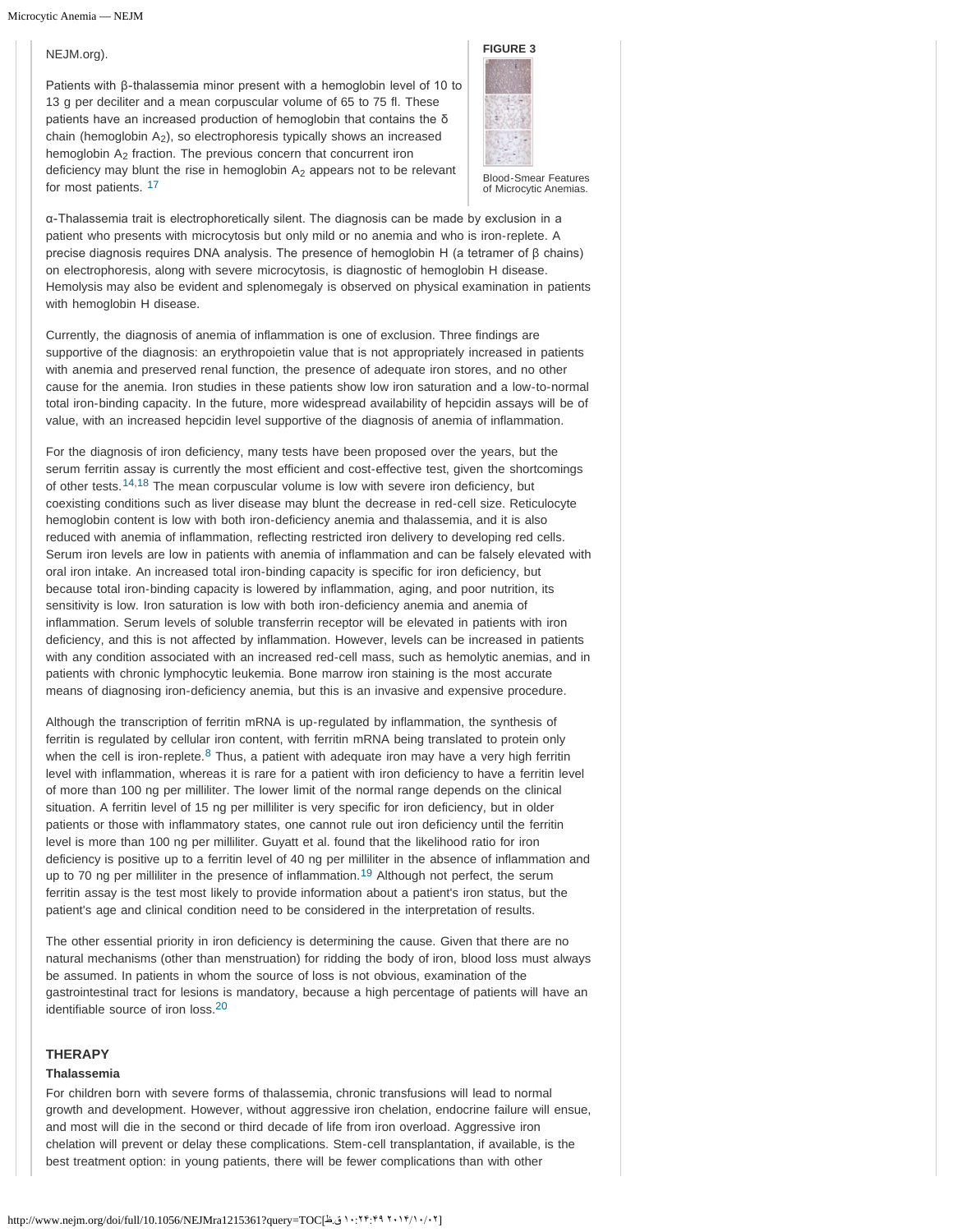treatments, and if transplantation is successful, there is no need for lifelong therapy with transfusion and chelation.

Treatment of patients with thalassemia intermedia or hemoglobin H disease is more challenging because of the variety of presentations. For patients who are transfusion-dependent, iron chelation is essential. These patients have increased iron absorption, so iron overload can occur even in those with minimal transfusion requirements. Patients with thalassemia trait require no specific therapy. However, if they are considering childbearing, the partner should be screened for thalassemia by checking the mean corpuscular volume; if it is less than 75 fl, more specific genetic testing is necessary.

#### **Anemia of Inflammation**

The most effective therapy for anemia of inflammation is to eliminate the underlying cause, but in many patients that cannot be done. Because of the low erythropoietin levels, erythropoiesisstimulating agents have been used successfully in patients with anemia of inflammation to increase the red-cell count, but the use of these agents is limited owing to their cost and safety concerns. In animal models of anemia, blocking hepcidin reduces anemia, and this strategy holds much promise for the future. [21](#page-0-0)

#### **Iron Deficiency**

#### *Oral Iron Therapy*

Traditionally, ferrous sulfate (325 mg [65 mg of elemental iron] orally three times a day) has been prescribed for the treatment of iron deficiency. Several trials suggest that lower doses of iron, such as 15 to 20 mg of elemental iron daily, can be as effective as higher doses and have fewer side effects.<sup>[22,23](#page-0-0)</sup> The reason may be that enterocyte iron absorption appears to be saturable; one dose of iron can block absorption of further doses. $24$  Consuming the iron with meat protein can also increase iron absorption.<sup>[25](#page-0-0)</sup> Calcium and fiber can decrease iron absorption, but this can be overcome by taking vitamin  $C^{26}$  $C^{26}$  $C^{26}$  A potent inhibitor of iron absorption is tea, which can reduce absorption by 90%.<sup>[27](#page-0-0)</sup> Coffee may also decrease iron absorption but not to the degree that tea does. With regard to dietary iron, the rate of absorption of iron from heme sources is 10 times as high as that of iron from nonheme sources.

There are many oral iron preparations, but no one compound appears to be superior to another.<sup>[28](#page-0-0)</sup> A pragmatic approach to oral iron replacement is to start with a daily 325-mg pill of ferrous sulfate (usually the least expensive form), taken with a meal that contains meat. Avoiding tea and coffee and taking vitamin C (500 units with the iron pill once daily) will also help absorption. If ferrous sulfate has unacceptable side effects, ferrous gluconate at a daily dose of 325 mg (35 mg of elemental iron) can be tried. The reticulocyte count should rise in 1 week, and the hemoglobin level starts rising by the second week of therapy. Iron therapy should be continued until iron stores are replete.

In patients who do not have a response to oral iron, several factors may be contributing to the lack of response. First, the side effects of stomach pain and constipation can reduce adherence. Taking smaller doses of iron may decrease these symptoms. Second, in a patient who has ongoing bleeding (e.g., from inflammatory bowel disease), the iron loss may be too great for oral iron to overcome. Finally, absorption of iron may be decreased owing to celiac disease or bowel surgery.

#### *Parenterally Administered Iron*

**TABLE 2** For patients who do not have an adequate response to oral iron therapy, there are several intravenous options [\(Table 2](http://www.nejm.org/action/showImage?doi=10.1056%2FNEJMra1215361&iid=t02)). Parenteral iron can improve iron stores without concern about absorption or gastrointestinal side effects. The major disadvantage is infusion reactions. High-molecular-weight iron dextran is associated with a significantly higher reaction rate than other forms of parenteral iron and should not be used.<sup>[29](#page-0-0)</sup> Iron sucrose (Venofer) and ferric gluconate (Ferrlecit) are recently introduced products with lower reaction

rates, but they require frequent infusions to fully replete iron stores. There



Intravenous Iron Preparations.

is increasing evidence that low-molecular-weight iron dextran (INFeD) is associated with an incidence of reactions that is similar to that with the newer products but allows for higher doses of iron replacement — up to 1000 mg — in a single session.<sup>[30,31](#page-0-0)</sup> Ferumoxytol (Feraheme) is a superparamagnetic iron oxide coated with carbohydrate that is marketed as both an ironreplacement agent and a magnetic resonance imaging (MRI) contrast agent. One unique complication is severe hypotension, which was observed in 1.9% of patients in postmarketing studies. $32$  In addition, if MRI studies will be needed within 3 months, the radiologist should be aware that the patient has received ferumoxytol. Another option is ferric carboxymaltose (Injectafer), which the Food and Drug Administration approved in 2013 for the treatment of iron